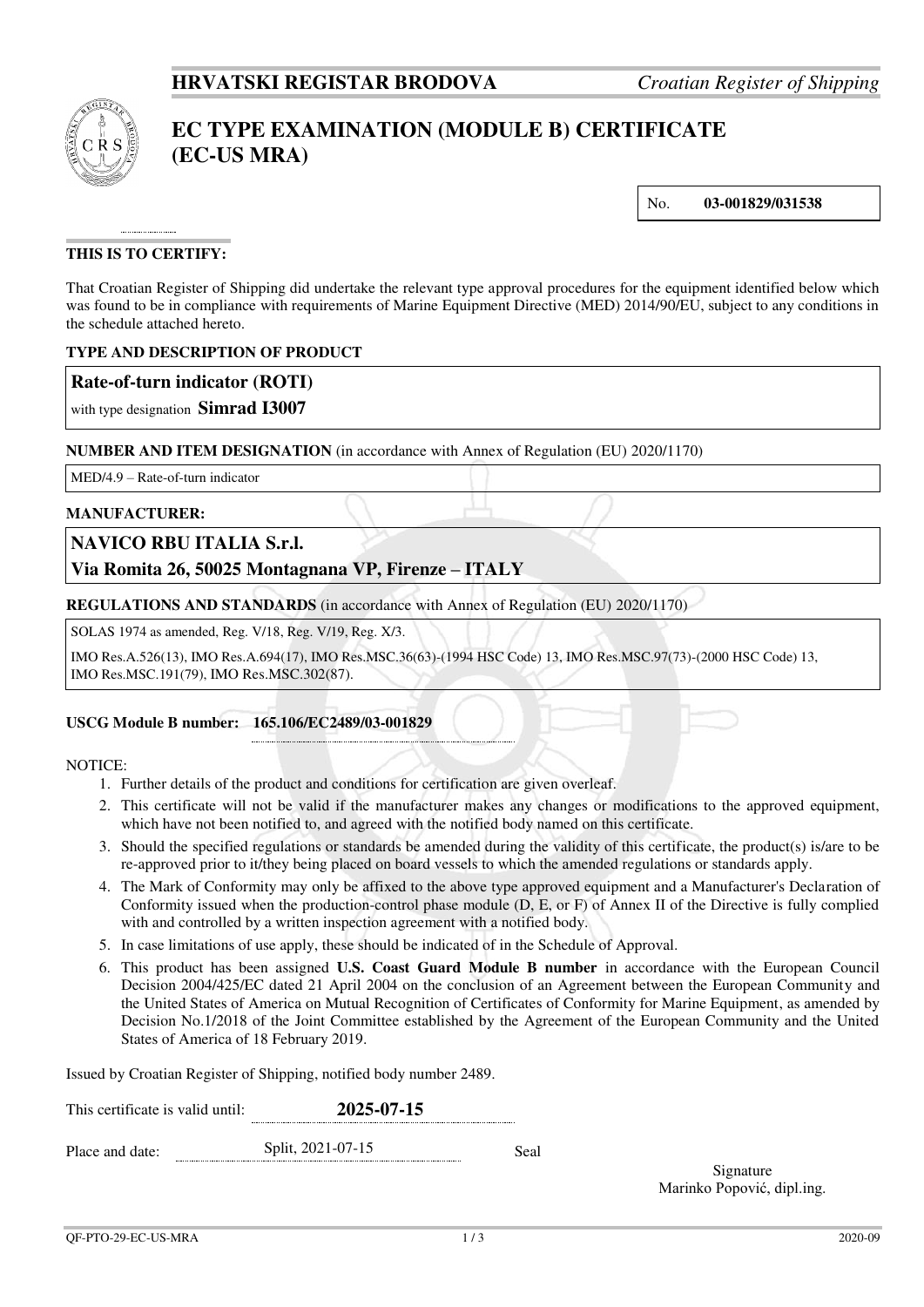## **THE SCHEDULE OF APPROVAL**

#### **1. PRODUCT DESCRIPTION**

*Simrad I3007 Rate-of-turn indicator consists of the following components:* 

|    | Item name           | Description     | Part number   | SW ver. | Location  |
|----|---------------------|-----------------|---------------|---------|-----------|
| ., | Display unit $-7"$  | 13007           | 000-14126-001 | 2.0.x   | Protected |
| ٠. | <b>Junction Box</b> | <i>MX610.IB</i> | 000-11139-001 | 1.1 xx  | Protected |
| J. | <b>Junction Box</b> | <i>MX612.IB</i> | 000-10916-001 | 1.1.xx  | Protected |

*Input information to the display unit may be:* 

- *NMEA0183*
- *Analog (voltage, current, frequency)*
- *Digital*

#### **2. APPLICATION/LIMITATION OF USE**

*System is to be installed in a protected environment.*

#### **3. DESIGN DRAWINGS AND SPECIFICATIONS**

*SIMRAD I3007 - Installation Guide, item number – 988-12391-003 SIMRAD I3005/I3007 – Operator Manual, item number – 988-12439-002 MX610 Junction Box - Installation Guide, item number – 988-12457-001 MX612 Junction Box - Installation Guide, item number – 988-12458-001* 

#### **4. TYPE TEST RECORDS/LABORATORY RECOGNITION STATUS**

*Environmental testing – IEC 60945(2002) including Corrigendum 1(2008); Serial interface testing – IEC 61162-1(2016) & IEC 61162-2 (1998); NMEA 2000 standard – IEC61162-3(2008); Serial interface testing – IEC 61162-450 (2011), Lightweight Ethernet; Presentation of navigation information – IEC 62288 Ed.2 (2014-07); Performance testing – ISO 20672 Ed. 1 (2007) incl. Corr 1 (2008); CRS letter of approval – 2064/TSE/VB/031380 dated 2019-07-22; Serial interface testing – IEC 61162-450 Ed. 2.0 (2018); CRS letter of approval – 1474/TSE/NP/031516 dated 2021-07-13.*

#### **5. MATERIALS OR COMPONENTS REQUIRED TO BE TYPE APPROVED OR TYPE TESTED**

*This approval remains valid for subsequent minor software amendments, as allowed by the 2.0.0.x format (x=a numeral), where written details of any such modification have been submitted to and accepted by the approvals authority.*

#### **6. OTHER MATERIALS AND/OR COMPONENT**

*There are several optional units – junction boxes for a more complex display interconnections, as stated in product description table.*

#### **7. PRODUCTION SURVEY REQUIREMENTS**

*The I3007 display indicator shall be supplied by 24VDC in accordance with Installation Manual.* 

#### **8. ONBOARD INSTALLATION AND MAINTENANCE REQUIREMENTS**

*The installation on board shall be verified and tested according to Installation & Operation Manual.*